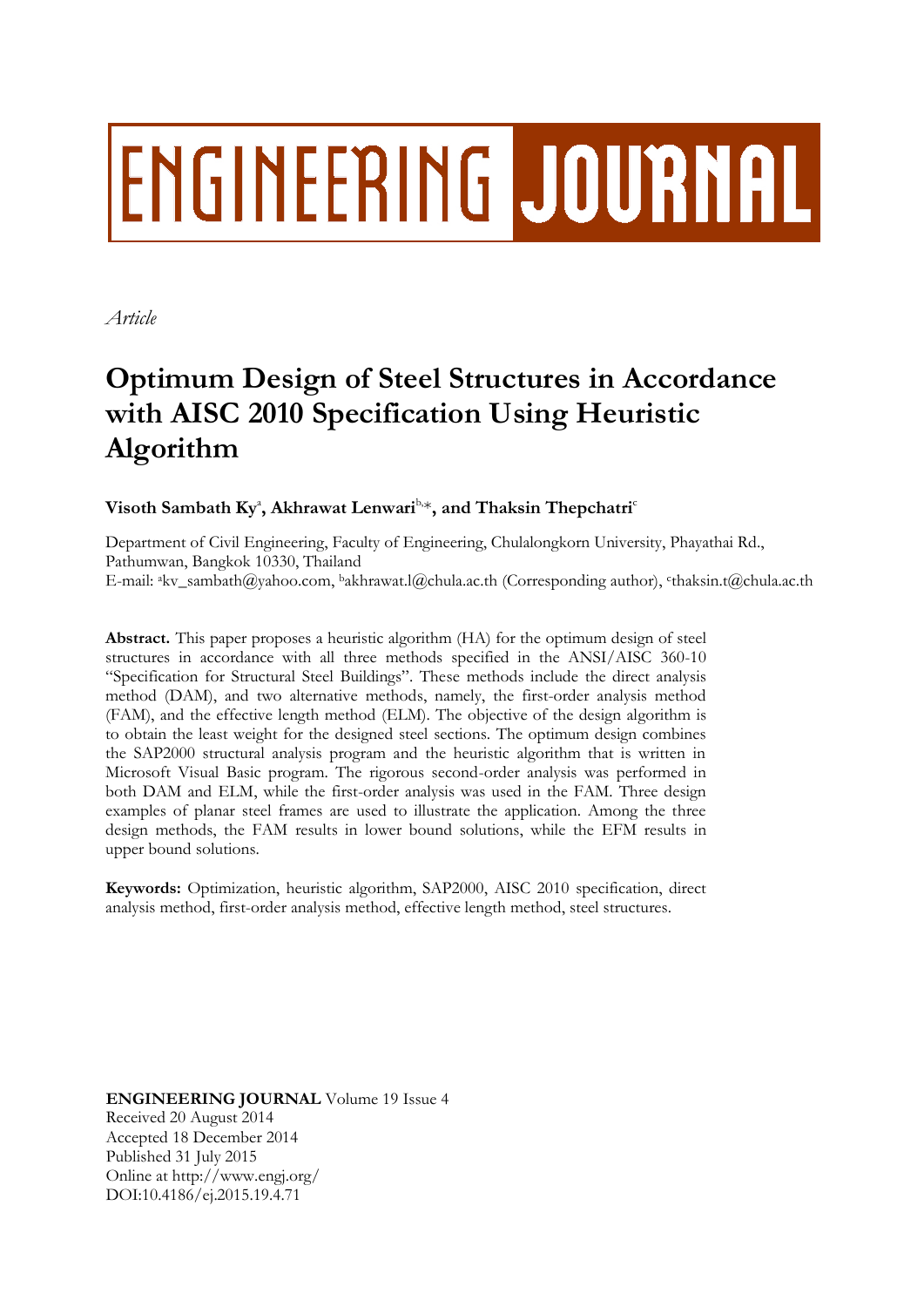#### **1. Introduction**

During the last four decades, mathematicians have developed programming methods for solving optimization problems [1]. However, there is no single method that has been proven to be efficient enough for the wide range of engineering optimization problems [2]. Nowadays, there are optimization techniques that have been used for the structural design of steel structures such as genetic optimization algorithm (GA), ant colony optimization (ACO), harmony search algorithm (HS).

The heuristic search algorithm was originally defined by Polya in 1945 [3]. From the mid 1950's to the mid 1980's, the heuristic notion played an important role in the AI researcher's descriptions of their works. The term Heuristic means serving to find out or discover. It refers to the experience-based techniques to solve the problems or discover the objectives. In 1959, Gelernter [4] mentioned that it is necessary to employ heuristics in the problem in order to get rid of the exhaustive search. He is one of the first to claim that heuristic works effectively by eliminating impractical options from the vast set of possibilities. In 1961, Minsky [5] employed heuristic in a vast problem space. Recently, the heuristic method has been developed and applied by researchers for various structural types such as reinforced concrete, prestressed concrete, and steel structures [e.g., 6–10].

The ANSI/AISC 360-10 "Specification for Structural Steel Buildings" [11], which hereafter is called the *specification*, has recently updated methods of design for stability. Previously, both the effective length method (ELM) and the first-order analysis method (FAM) were used for the design of steel frame structures for stability. Both methods are based on highly idealized assumptions which are reflected by several limitations of application. Consequently, the direct analysis method (DAM) was introduced. When the actual behavior of the structure falls outside the limitations of the above two methods, the *specification* requires that the DAM be used for the design for stability.

#### **2. Design for Stability in Accordance with AISC Specification**

Figure 1 shows the three design methods specified in the *specification*. The design procedure for each method is described in this section. The DAM is in the main part of the *specification* (Chapter C: Design for stability), while the FAM and ELM are in the appendix 7 as the alternative methods.

#### **2.1. Direct Analysis Method (DAM)**

The DAM requires that the second-order analysis, either the rigorous second order or amplified first-order analysis, be performed. The notional loads are used to represent the effects of initial imperfections consisting of out-of-plumbness and out-of-straightness. This lateral load is applied as an additional load to other lateral loads at all levels. The notional lateral load applied at level i, *N<sup>i</sup>* , is given by

#### $N_i = 0.002 \alpha Y_i$ (1)

where  $\alpha = 1$  for LRFD and 1.6 for ASD and  $Y_i$  = gravity load applied at level i. The coefficient 0.002 is based on the assumption that the out-of-plumbness ratio is 1/500. An appropriate adjustment shall be made if this assumption is violated. The method uses the reduced flexural and axial stiffness to account for inelasticity. A factor of 0.80 is applied to all stiffnesses in the structure. An additional factor,  $\tau_b$ , is applied to the flexural stiffnesses of members which contribute to the stability of the structure. The value is given by

$$
\tau_b = 1.0 \qquad \text{for } \alpha P_r / P_y \le 0.5 \tag{2}
$$

$$
\tau_b = 4(\alpha P_r / P_y)[1 - (\alpha P_r / P_y)] \quad \text{for } \alpha P_r / P_y > 0.5 \tag{3}
$$

where  $P_r$  = required axial compressive strength and  $P_y$  = axial yield strength (=  $F_y A_g$ ). However, the stiffness reduction factor of 1.0 can be used if the notional lateral load of  $N_i = 0.001 \alpha Y_i$  is applied to account for inelasticity. The effective length coefficient  $K = 1$  for every condition of columns. The mystery behind the use of K = 1 is that a better consideration of the second-order effects P- $\Delta$  and P- $\delta$  effects, the geometric imperfections, and the effects of inelasticity has been taken into account. There is no limitation for the DAM.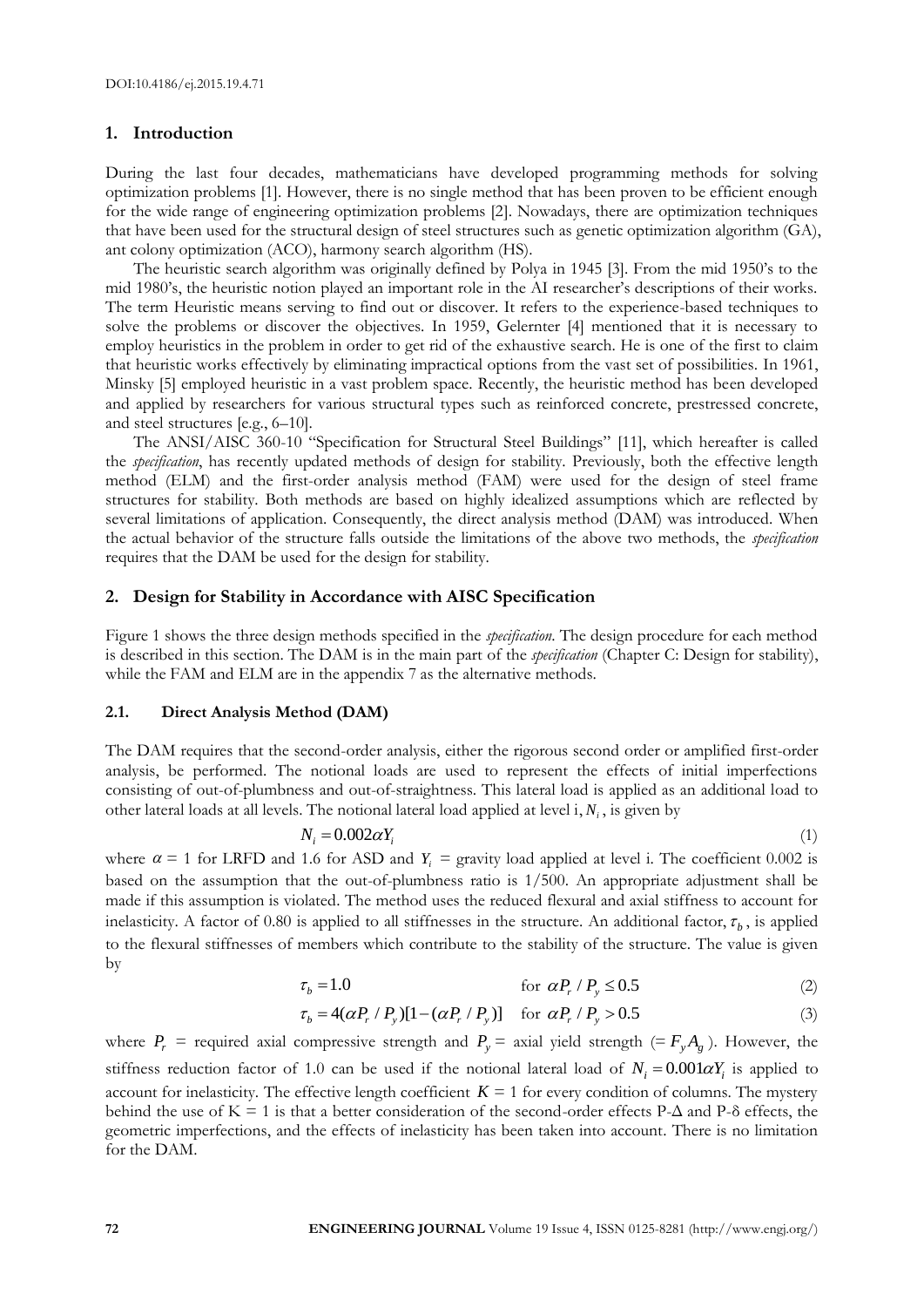#### **2.2. Effective Length Method (ELM)**

The ELM requires that the second-order analysis, either the rigorous second order or amplified first-order analysis, be performed. The method is limited by two conditions (1) the structure supports gravity loads primarily through nominally vertical columns walls or frames and (2) the ratio of maximum second-order drift to maximum first-order drift (both determined for LRFD load combinations or 1.6 times ASD load combinations) in all stories is equal to or less than 1.5. If these limitations are violated, it is required that the DAM be used. The method is suitable for structures exhibiting limited second-order effects. The method is based on the elastic or inelastic stability theory. The effective length of column that is greater than the actual unbraced length (or  $K > 1$  from a sidesway buckling analysis). Inelasticity is neglected in the analysis as the method uses the nominal member geometry and stiffness EI and EA for columns and beams. To account for imperfections, the notional load value of  $0.002\alpha Y_i$  must be applied at all levels in both orthogonal directions only for gravity-only load combinations.

The most common way to determine the  $K$  factor is by using the alignment charts. However, these charts are based on the assumptions of highly idealized conditions most of which seldom exist in the real structures. First, it is assumed that all members behave purely elastically. Second, all members are prismatic, having constant cross section, i.e. tempered sections or cellular sections are not allowed. Third, all joints are rigid. Fourth, for columns in sway frames, the rotations at the ends of the girders are assumed to be equal in magnitude and opposite in direction. Fifth, for columns in non-sway frames, the rotations at the ends of the girders are assumed to be equal in magnitude and direction. Sixth, the stiffness parameter  $L\sqrt{(P/EI)}$ of all columns is equal. Seventh, joint restraint is distributed to the column above and below the joint in proportion to  $E I/L$  of the two columns. Eighth, the buckling of all columns within the same story takes place simultaneously. Ninth, the axial compression force in girders is negligible.

Adjustments are frequently required in situations such as for columns with differing end conditions, girders with differing end conditions, girders with significant axial load, columns inelasticity, and connection flexibility.

#### **2.3. First-Order Analysis Method (FAM)**

The FAM does not consider the second-order such as P-Δ and P-δ effects and inelasticity. The method is limited by three conditions. The first two conditions are same as those in the ELM. The third condition is that the required axial compressive strengths of all members, whose flexural stiffnesses are considered to contribute to the lateral stability of the structure, must be not greater than half of their yield strengths  $(\alpha P_r < 0.5 P_y)$ . The required strengths are determined from the first-order analysis based on the unreduced member stiffness. The effects of initial imperfection are included by applying the notional load as an additional lateral load to other loads at each level of the structure in all load combinations. The value of notional lateral load is given by

$$
N_i = 2.1\alpha(\Delta/L)Y_i \ge 0.0042Y_i
$$
\n<sup>(4)</sup>

where  $\Delta/L$  = the maximum ratio of the first-order story drift ( $\Delta$ ) to the story height (L) for all stories in the structure due to LRFD or ASD load combination. The nonsway amplification factor,  $B_1$ , specified in Appendix 8 of the *specification* shall be applied to the total member moments. The available strengths of members are calculated by using the effective length factor  $K = 1$ .

#### **3. Heuristic Optimization Algorithm**

Heuristics is well-known for its simplicity and efficiency to solve large complex problems or incomplete information. It eliminates the unrealistic possibilities from a large set of possible solutions, but no guarantee of finding the optimum solution. The concept of algorithm is that the next search step is based on the educated guess or experience-based data to speed up the searching process. The algorithm works basically as the trial and error, however, with a good guess. Instead of trying all possible search options, the algorithm focuses on the paths that likely to be closer to the objective solution.

In this study, the heuristic algorithm is used for steel cross-section size selection. The structures are first modeled and designed by SAP2000. The designed sections are then exported to Microsoft Visual Basic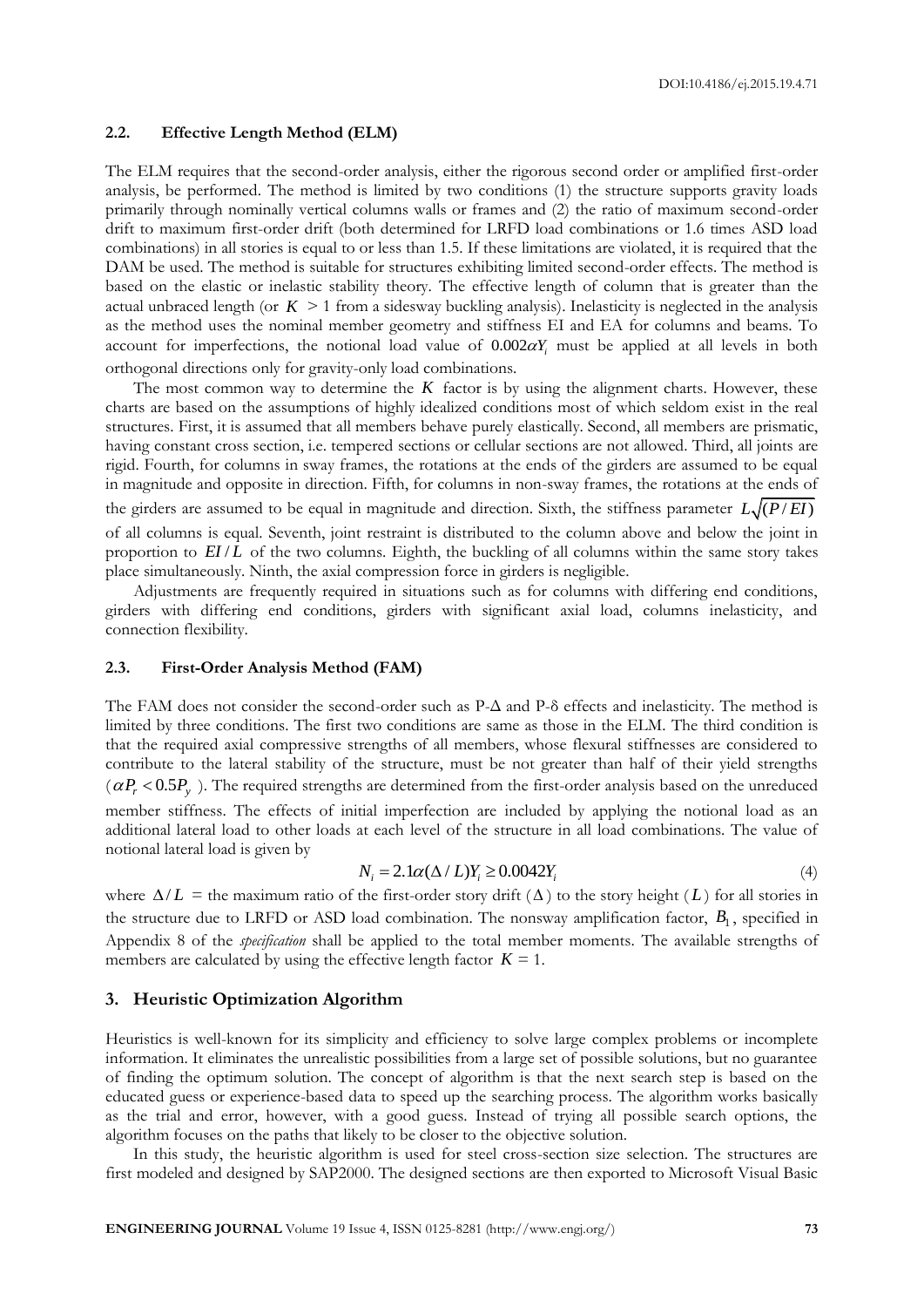(VB) to perform the optimization using the heuristic algorithm. After the new set of sections is generated, it is exported back to SAP2000 to re-run the analysis and perform design check. Figure 1 shows the flowchart of the proposed algorithm. The preliminary cross-section sizes which pass the constraints are chosen as the initial set. Then a new set of cross-section sizes is created by randomly reducing the initial sizes one or two sizes down in terms of weight. If the new set does not pass all constraints, another new set is created by increasing the section size one size up. This process of checking and modification is repeated until steel cross-sections of the new set duplicates for three times. This set will be recorded as one of three possible final solutions. The minimum of three recorded solutions will be considered as the optimum solutions for the problem.



Fig. 1. Flowchart of proposed heuristic algorithm.

In the following section, three design examples of planar steel frames for which both FAM and ELM are applicable are used to illustrate the proposed design optimization. In both ELM and DAM where the second-order analysis is required, the rigorous analysis is performed by SAP2000. The beam sections are chosen from the entire W-shapes of AISC standard list [12], while the column sections are constrained to a particular depth. In the ELM, the in-plane effective length factors of the column members are calculated to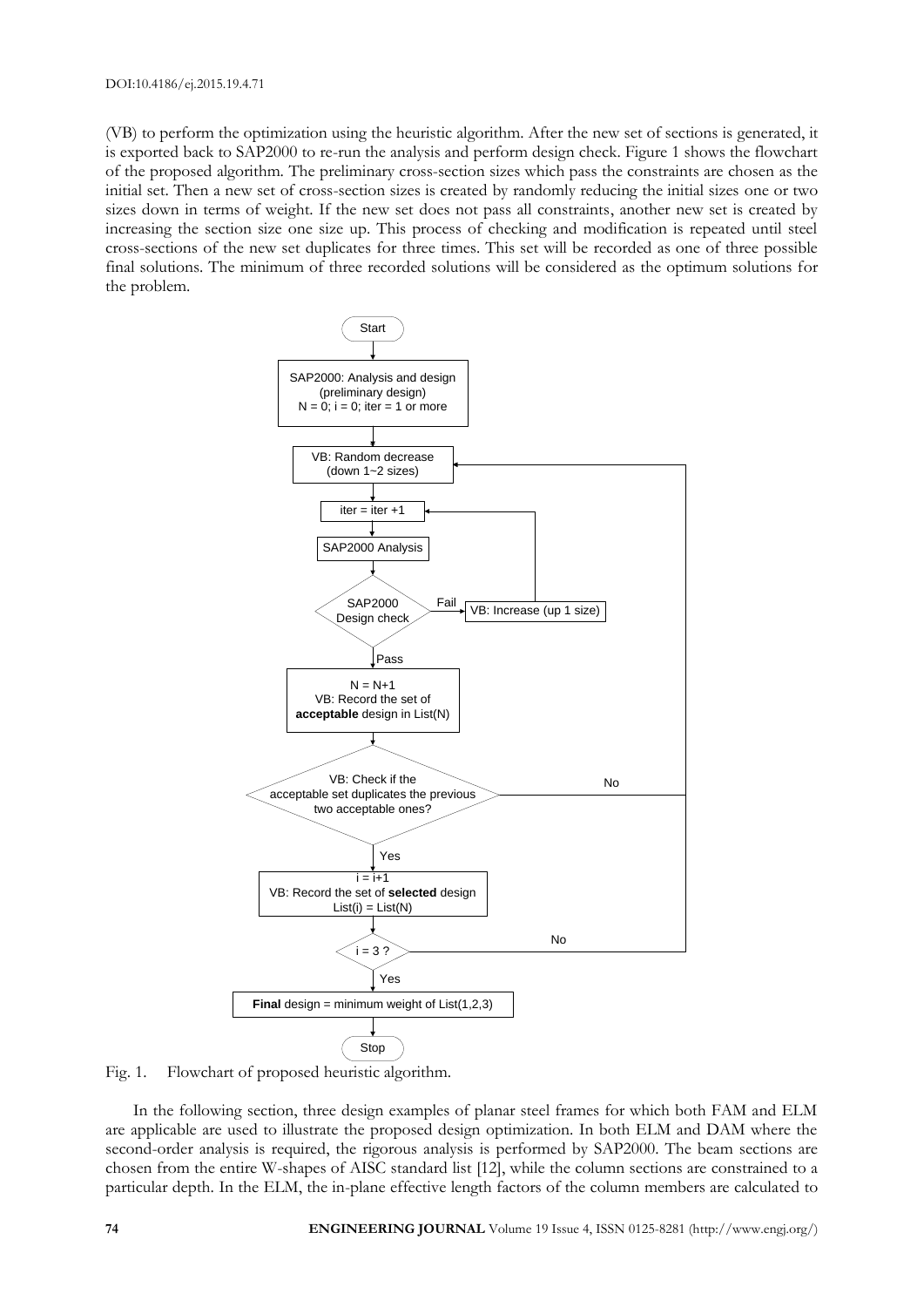be  $K_x > 0$ . Each column and beam is considered as non-braced along its length. The shear and axial deformations are considered.

#### **4. Design Examples of Planar Steel Frames**

#### **4.1. Two-Bay, Three-Storey Frame**

Figure 2 shows a two-bay, three-storey frame subjected to a single factored load combination. This problem has previously been studied by several previous researchers [13–19]. The values of factored uniform and lateral loads are appropriate for direct application of the strength/stability provisions of the AISC–LRFD specification [19]. Displacement constraints were not imposed for the design. The elastic modulus ( *E* ) and yield stress ( *Fy* ) values were 29000 and 36 ksi, respectively. The unit weight of steel was 0.284 lb/cu.in. The frame members were grouped into two groups of columns, namely, inner columns and outer columns, and one group of beams. The column members were limited to W10 sections for comparison purpose. Figure 3 shows a convergence history of the heuristic algorithm for the FAM.



Fig. 2. A two-bay, three-storey frame subjected to factored loads.



Fig. 3. A convergence history for a two-bay, three-storey frame.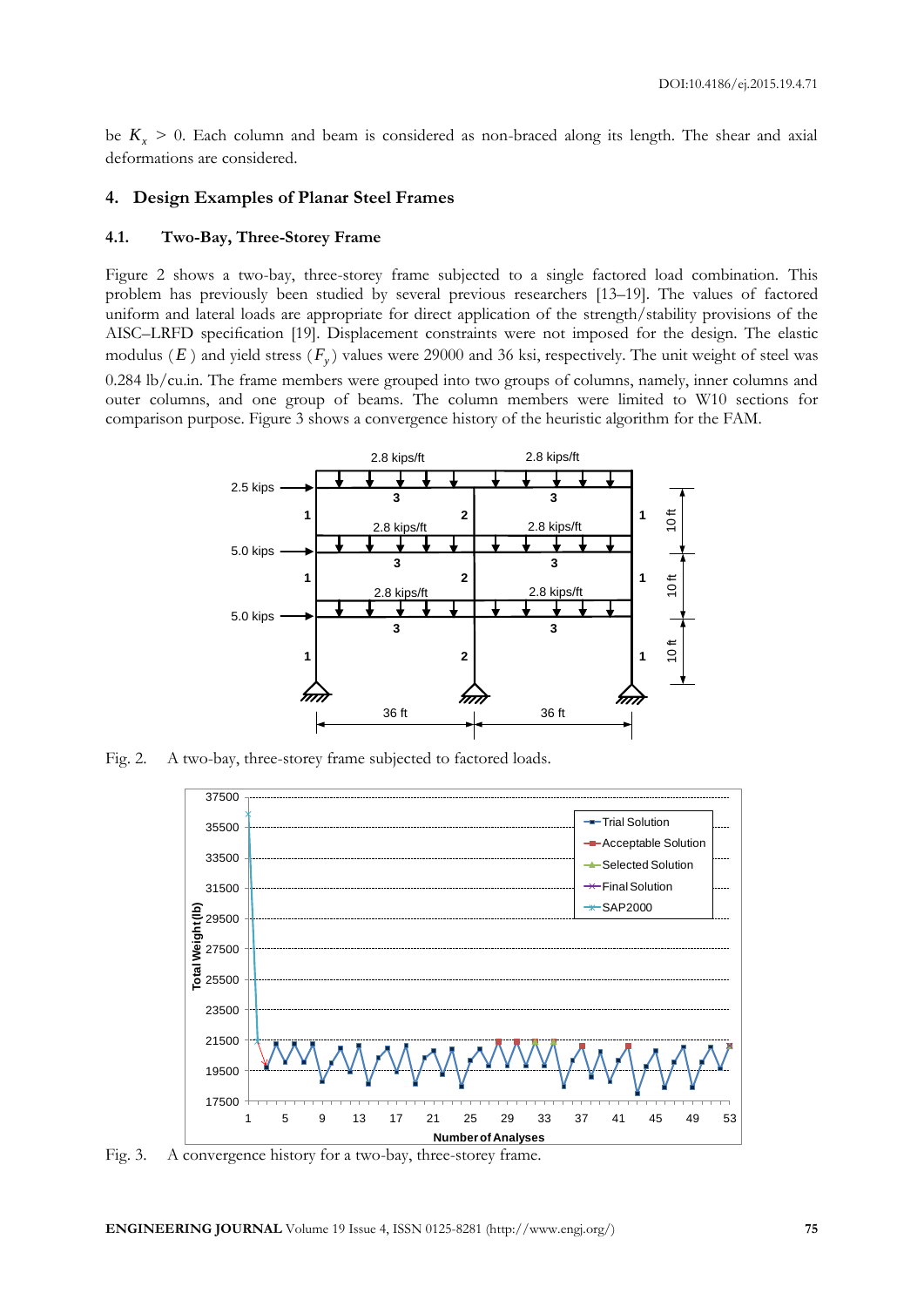Table 1 shows the design optimization results using all design methods. Both FAM and DAM results are identical. The ELM results in the heaviest structure among the three methods. In comparison with the Virtual Work based Optimization for Lateral Deflections embedded in SAP2000, the proposed heuristic algorithm results in at least the same or lighter steel weights.

| Design Method                  | <b>Heuristic Algorithm</b>             | <b>SAP2000</b>                         |
|--------------------------------|----------------------------------------|----------------------------------------|
|                                | Beams $(3)$ : W18 $\times$ 76          | Beams $(3)$ : W18 × 76                 |
| First-Order Analysis           | Outer columns $(1)$ : W10×49           | Outer columns $(1)$ : W10 $\times$ 54  |
| Method (FAM)                   | Inner columns $(2)$ : W $10 \times 60$ | Inner columns $(2)$ : W $10 \times 60$ |
|                                | Total weight (lb) : 21,127             | Total weight (lb) : 21,413             |
|                                | Beams $(3)$ : W $18 \times 76$         | Beams (3): $W18 \times 76$             |
| <b>Effective Length Method</b> | Outer columns $(1)$ : W10 $\times$ 54  | Outer columns $(1)$ : W10×54           |
| (ELM)                          | Inner columns $(2)$ : W10×68           | Inner columns $(2)$ : W10×68           |
|                                | Total weight $(lb)$ : 21,658           | Total weight $(lb)$ : 21,658           |
|                                | Beams $(3)$ : W $18 \times 76$         | Beams $(3)$ : W18 $\times$ 76          |
| Direct Analysis Method         | Outer columns $(1)$ : W10×49           | Outer columns $(1)$ : W10×49           |
| (DAM)                          | Inner columns $(2)$ : W10×60           | Inner columns $(2)$ : W $10 \times 60$ |
|                                | Total weight $(lb)$ : 21,127           | Total weight $(lb)$ : 21,127           |

| Table 1. | Optimum design results of a two-bay, three-story frame (example 1). |  |  |  |  |
|----------|---------------------------------------------------------------------|--|--|--|--|
|          |                                                                     |  |  |  |  |

#### **4.2. One-Bay, Ten-Story Frame**

Figure 4 shows a one-bay, ten-story frame subjected to a single factored load combination. This problem has previously been studied by several previous researchers [14–21]. The elastic modulus ( *E* ) and yield stress ( *Fy* ) values were 29000 and 36 ksi, respectively. The unit weight of steel was 0.284 lb/cu.in. The structural members have been grouped into two groups of columns – lower columns and upper columns, and one group of beams. The lower columns include the columns from the supports to the fifth floor, and the higher columns include the columns from the sixth floor to the top. The column members were limited to W14 sections. Figure 5 shows a convergence history of the heuristic algorithm for the FAM.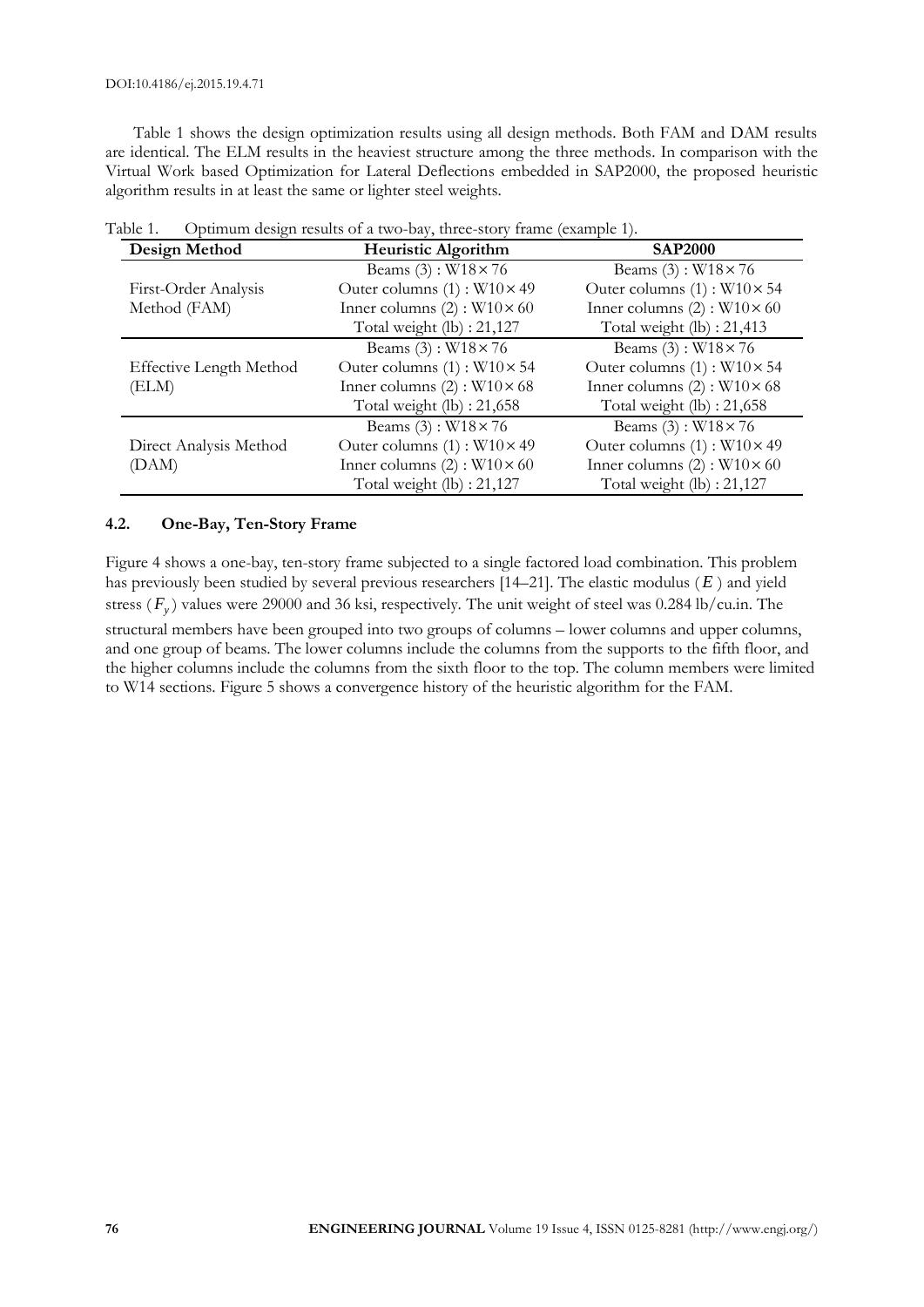

Fig. 4. A one-bay, ten-storey frame.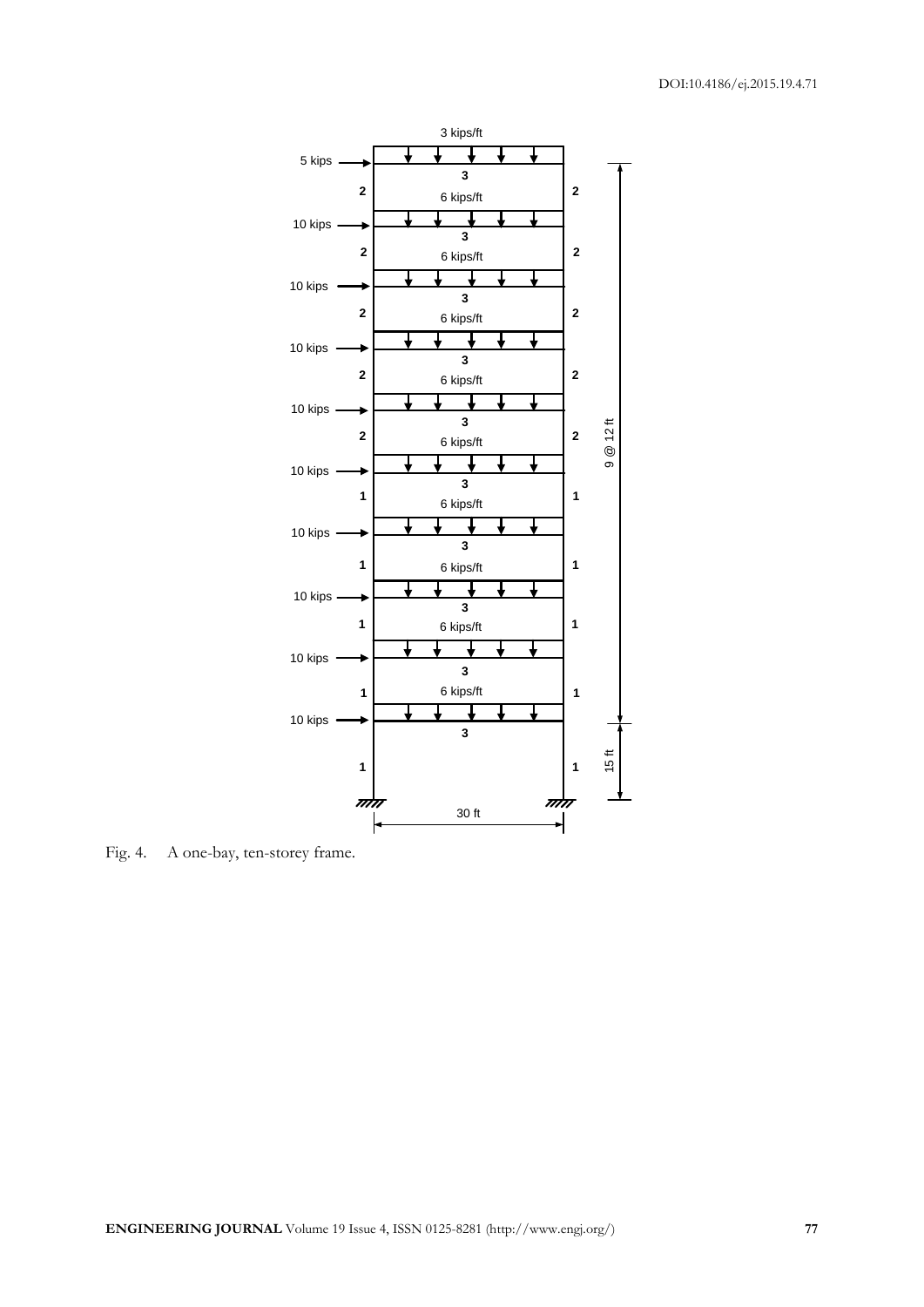

Fig. 5. A convergence history for a one-bay, ten-storey frame.

Table 2 shows the design optimization results using all design methods. All results are identical. In comparison with the Virtual Work based Optimization for Lateral Deflections embedded in SAP2000, the proposed heuristic algorithm results in the same or lighter structure.

| Design Method                  | Heuristic Algorithm                    | <b>SAP2000</b>                         |  |
|--------------------------------|----------------------------------------|----------------------------------------|--|
|                                | Beams $(3)$ : W30×108                  | Beams (3): $W30 \times 108$            |  |
| First-Order Analysis           | Lower columns $(1)$ : W14 $\times$ 233 | Lower columns $(1)$ : W14 $\times$ 233 |  |
| Method (FAM)                   | Upper columns $(2)$ : W14 $\times$ 120 | Upper columns $(2)$ : W14 $\times$ 120 |  |
|                                | Total weight $(lb)$ : 76,144           | Total weight $(lb)$ : 76,144           |  |
|                                | Beams $(3)$ : W $30 \times 108$        | Beams $(3)$ : W $30 \times 108$        |  |
| <b>Effective Length Method</b> | Lower columns $(1)$ : W14 $\times$ 233 | Lower columns $(1)$ : W14 $\times$ 233 |  |
| (ELM)                          | Upper columns $(2)$ : W14 $\times$ 120 | Upper columns $(2)$ : W14 $\times$ 120 |  |
|                                | Total weight $(lb)$ : 76,144           | Total weight (lb): 76,144              |  |
|                                | Beams $(3)$ : W30 $\times$ 108         | Beams $(3)$ : W30×116                  |  |
| Direct Analysis Method         | Lower columns $(1)$ : W14 $\times$ 233 | Lower columns $(1)$ : W14 $\times$ 233 |  |
| (DAM)                          | Upper columns $(2)$ : W14 $\times$ 120 | Upper columns $(2)$ : W14 $\times$ 120 |  |
|                                | Total weight (lb): 76,144              | Total weight (lb): 78,696              |  |

Table 2. Optimum design results of a one-bay, ten-story frame (example 2).

### **4.3. Three-Bay, Twenty Four-Story Frame**

Figure 6 shows a three-bay, twenty four-story frame subjected to a single factored load combination. This problem has previously been studied by several previous researchers [15–16, 19–20, 22–23]. The elastic modulus ( *E* ) and yield stress ( *Fy* ) values were 29732 and 33.4 ksi, respectively. The unit weight of steel was 0.284 lb/cu.in. The applied loads were W = 5,761.85 lb, w1 = 300 lb/ft, w2 = 436 lb/ft, w3 = 474 lb/ft and w4 = 408 lb/ft. The structural members were grouped into two groups of columns, namely, inner columns and outer columns, and one group of beams. The column members were limited to W14 sections. Figure 7 shows a convergence history of the heuristic algorithm for the FAM.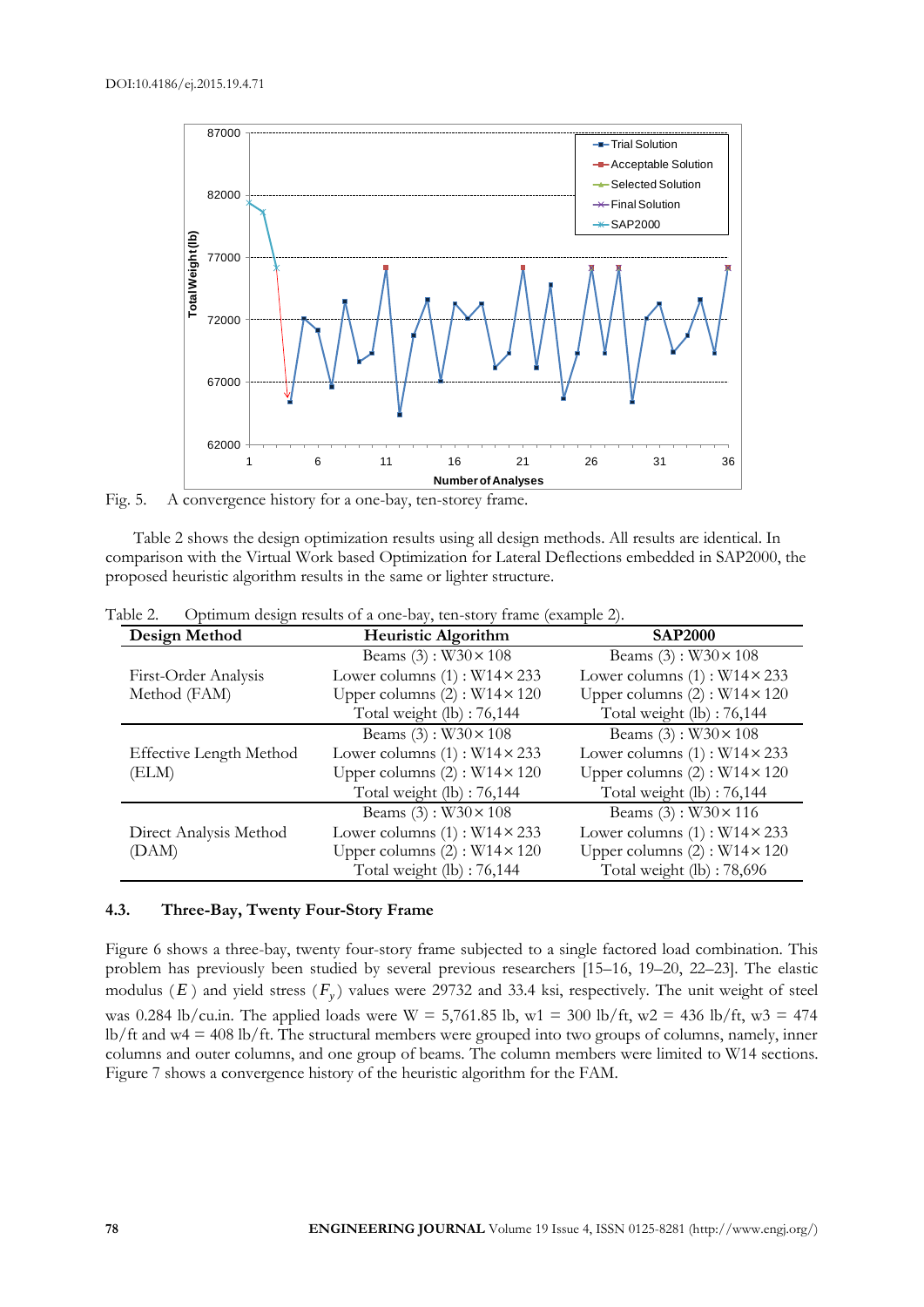

Fig. 6. A three-bay, twenty four-story frame.

Table 3 shows the design optimization results using all design methods. Both ELM and DAM results are identical. The FAM results in the lightest structure. In comparison with the Virtual Work based Optimization for Lateral Deflections embedded in SAP2000, the proposed heuristic algorithm results in the same or lighter steel weights.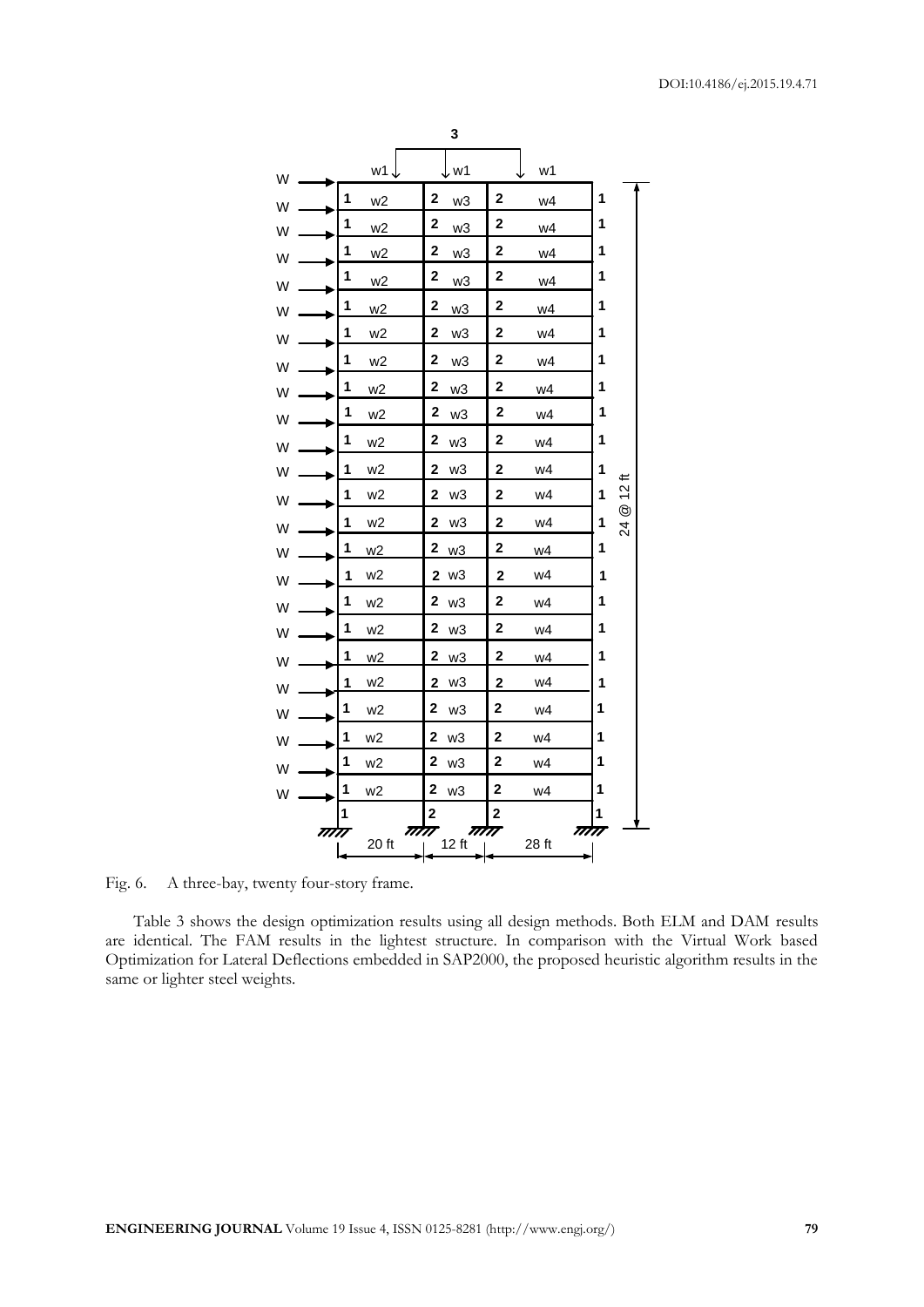| Design Method                  | Heuristic Algorithm                    | <b>SAP2000</b>                         |
|--------------------------------|----------------------------------------|----------------------------------------|
|                                | Beams (3): $W18 \times 60$             | Beams (3): $W18 \times 60$             |
| First-Order Analysis           | Outer columns $(1)$ : W14 $\times$ 90  | Outer columns $(1)$ : W14 × 109        |
| Method (FAM)                   | Inner columns $(2)$ : W14 × 132        | Inner columns $(2)$ : W14 $\times$ 120 |
|                                | Total weight $(lb)$ : 214,228          | Total weight (lb): 218,148             |
|                                | Beams (3): $W18 \times 60$             | Beams $(3)$ : W $18 \times 60$         |
| <b>Effective Length Method</b> | Outer columns $(1)$ : W14 × 99         | Outer columns $(1)$ : W14 $\times$ 99  |
| (ELM)                          | Inner columns $(2)$ : W14 × 132        | Inner columns $(2)$ : W14 $\times$ 132 |
|                                | Total weight (lb) : 219,324            | Total weight (lb): 219,324             |
|                                | Beams (3): $W18 \times 60$             | Beams (3): $W18 \times 60$             |
| Direct Analysis Method         | Outer columns $(1)$ : W14 × 99         | Outer columns $(1)$ : W14 $\times$ 99  |
| (DAM)                          | Inner columns $(2)$ : W14 $\times$ 132 | Inner columns $(2)$ : W14 $\times$ 132 |
|                                | Total weight (lb): 219,324             | Total weight (lb): 219,324             |

Table 3. Optimum design results of a three-bay, twenty four-story frame (example 3).



Fig. 7. A convergence history for a three-bay, twenty four-story frame.

#### **5. Conclusions**

An optimum design of steel structures in accordance with three design methods (DAM, ELF, and FAM) specified in the ANSI/AISC 360-10 "Specification for Structural Steel Buildings" is presented. The design combines the heuristic algorithm and the SAP2000 structural analysis program. Three design examples of planar steel frames are used to illustrate the application. Among the three design methods, the FAM results in lower bound solutions, while the EFM results in upper bound solutions.

#### **Acknowledgement**

The first author would like to acknowledge the Chulalongkorn University Scholarship for International Graduate Students in ASEAN Countries for providing financial supports for his study at Department of Civil Engineering, Chulalongkorn University.

#### **References**

[1] R. H. Gallagher and O. C. Zienkiewicz, *Optimum Structural Design: Theory and Applications*. New York: Wiley, 1973.